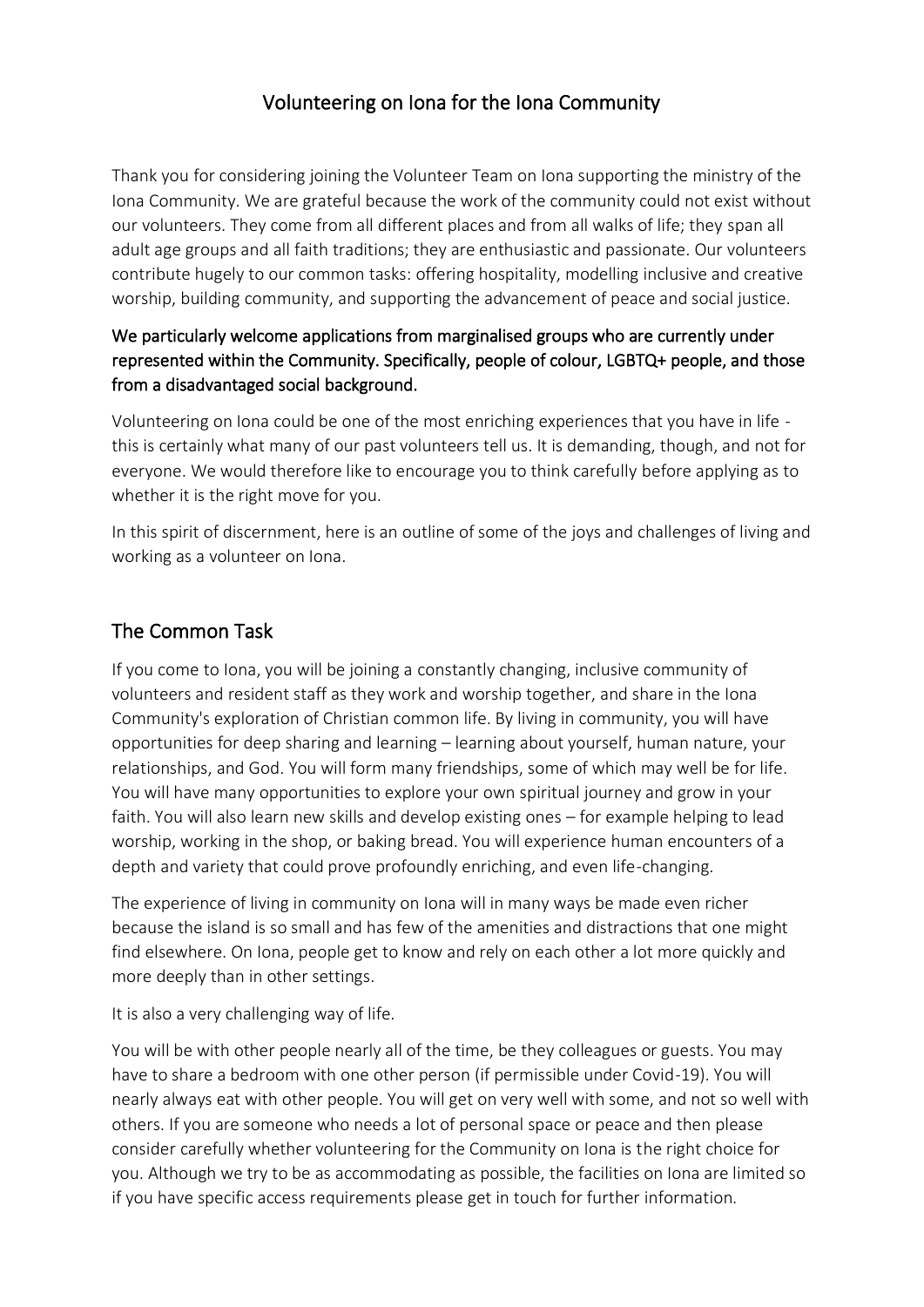Volunteering with the Iona Community is very full on, both physically and relationally. You will be allocated to a team – typically housekeeping, kitchen, maintenance, sacristan, administration or the shop – and be expected to be on duty five days a week. This includes carrying out specific work tasks and eating with guests. In addition, you are encouraged to attend morning and/or evening worship. This is an intense experience, and it requires both physical and mental resilience.

## Living on Iona

Iona is undoubtedly a beautiful place: an island which, in spite of its small size, offers an extraordinary range of landscapes – including some lovely sandy beaches suitable for swimming (beware, though, the water is very cold). There is a huge variety of wild flowers, bird life and sea animals to enjoy. The quality of the light can be extraordinary, no matter the weather, and it has drawn numerous artists to Iona over the centuries.

The island can be very crowded from Spring till the end of Autumn, but it is not difficult to leave the crowds behind and find yourself alone in settings so beautiful that it makes your heart sing. And of course, the sea is ever present, bringing its own rhythm to life.

Iona is also an iconic place in the development of Christianity in the Western world, and the whole island is steeped in history. It attracts, every year, tens of thousands of visitors and pilgrims from all over the world, and many comment that Iona has a unique feel that they have not experienced anywhere else.

It is also a challenging place. It is remote: the nearest town is three hours and two ferry rides away. Once the last ferry of the day has left (6.30pm), there is no way of leaving the island before the next morning except by private boat or emergency helicopter. In effect, there is no 'escape' – which some people find difficult. As for the local amenities, outside the few specialist shops serving the tourist trade, there is only one small food shop with limited offerings, and two hotels with bars.

There is also no permanent medical presence and no pharmacy, which is why having general good health is so important to everyone who lives on Iona.

We find that some potential volunteers who have never been to Iona have a rather romantic idea of what it would be like to live and work on such an iconic island.

The reality is that volunteering with the Iona Community on Iona can be hugely rewarding if you have the right temperament, are resilient, and are willing to embrace the experience with all your heart. Many of our past volunteers say their lives have been greatly enriched, and at times transformed, by their experience.

Equally, the considerable challenges of living and working on Iona could mean this is not the right place for you.

This is why we are asking you to think very carefully before you decide whether to apply.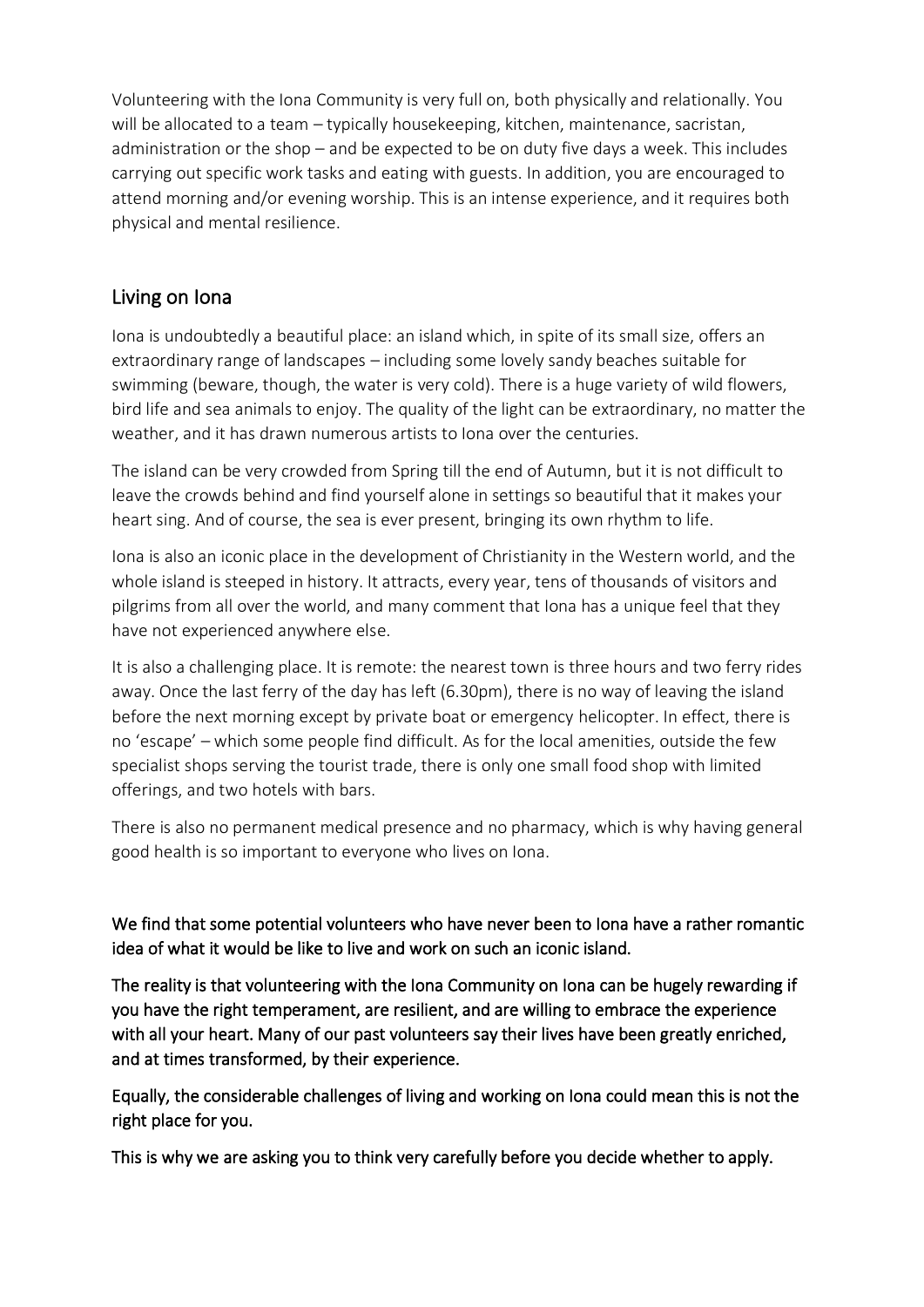If you are not sure and would like to talk it through with someone, feel free to email the Operations Manager a[t operationsmanager@iona.org.uk](mailto:operationsmanager@iona.org.uk) or the Warden at [warden@iona.org.uk](mailto:warden@iona.org.uk)

# If you are interested in further exploring volunteering on Iona, here is some practical information which you will find helpful:

- Travel expenses are paid for from whatever point you set off from the UK mainland. We ask that you travel as economically as you can.
- Volunteers are provided with meals and accommodation (inclusive of all facilities such as electricity, heating and wifi).
- Volunteers receive an allowance of £30 a week, payable by cash or bank transfer at the end of the month.
- Volunteers live in Iona Community premises on the island.
- There is a strict no alcohol and no illegal drugs policy in all lona Community premises.
- There is also a strict no smoking policy in all premises.

## If you decide to apply

Please note that you must be over 18 years old by the time you start volunteering on Iona. Please also note that we require a commitment of a minimum of one month, and preferably several months. Preference will usually be given to applicants who can stay for at least three months.

If you live outside the UK: following the UK leaving the European Union on 1 January 2021, if you do not have UK or ROI citizenship, in most cases, it will be necessary for you to apply for a work visa under the 'Temporary Work - Charity Worker Visa' category.

The Iona Community is an authorised 'A-level' sponsor and can therefore attain a set number of Certificates of Sponsorship (CoS) under Tier 5 of the Points Based System (PBS).

We will help you to apply for a visa but the application costs at your end (around £250/£300 as of October 2021) will need to be met by you. It also requires form-filling and an appointment at the nearest British consulate registered for visa processing.

Please also note that there is no guarantee that a visa will be granted once you apply (and have paid the money). The process is unfortunately entirely out of our hands.

We wish you all the best in your discernment process!

## Appendix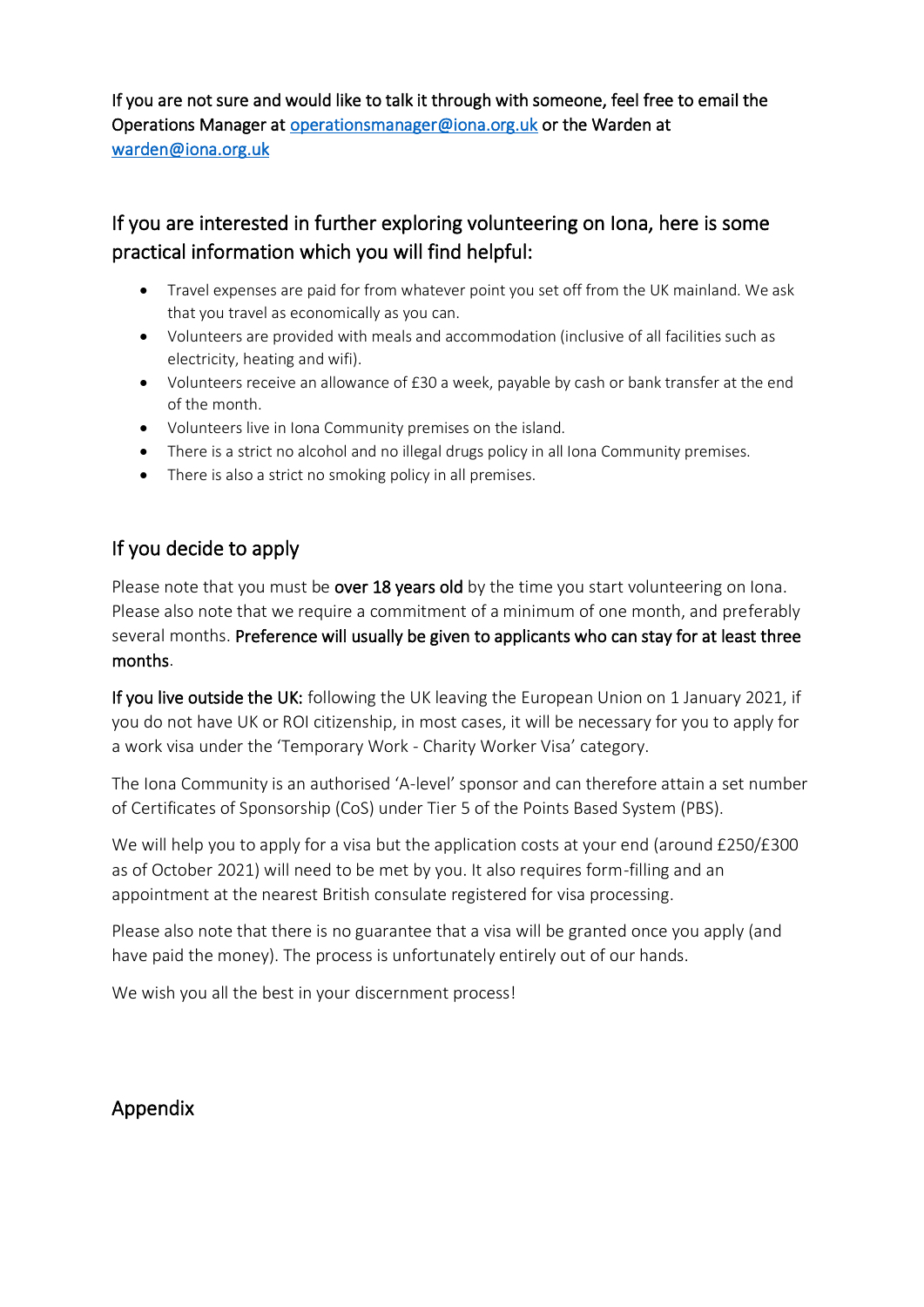### A. Introduction to the Iona Community

The Iona Community is:

- an ecumenical Christian community of people from different walks of life and different traditions in the Church;
- committed to the gospel of Jesus Christ, and to following where that leads, even into the unknown;
- engaged together, and with people of goodwill across the world, in acting, reflecting and praying for justice, peace and the integrity of creation;
- convinced that the inclusive community we seek must be embodied in the community we practice.

### Our Rule

We share a common discipline of:

- Daily prayer, and regular engagement with the Bible and other material which nourishes us
- Working for justice and peace, wholeness and reconciliation in our localities, society and the whole creation
- Supporting one another in prayer and by meeting, communicating, and accounting with one another for the use of our gifts, money and time, our use of the earth's resources and our keeping of all aspects of the Rule.
- Sharing in the corporate life and organisation of the Community

The Iona Community was founded in Govan and Iona in 1938 by George MacLeod, minister, visionary and prophetic witness for peace, in the context of the poverty and despair of the Depression. The original task of rebuilding the monastic ruins of Iona Abbey was to serve as a sign of hopeful rebuilding of community in Scotland and beyond.

Today, we are a community of Members, Associate Members, and Friends. The Iona Community welcomes people from all walks of life at its centres on the islands of Iona and Mull. It trades through Wild Goose Publications and the Iona Community Shop on Iona, and resources a wide range of Church and community organizations through its Wild Goose Resource Group. The Iona Prayer Circle is a worldwide network which prays for people and places in distress. Coracle is the magazine of the Iona Community, which seeks the exchange of thoughts and ideas as a basis for finding common ground.

Through participating in Family Groups, Regional Groups and Common Concern Networks, Members, Associate Members, Friends and our Young Adults Group share concerns, faith and tasks: a common life together.

### Iona Abbey Centre

After 3 years of being closed to guests, the Abbey Centre is now open again, with a completely renovated building and new facilities.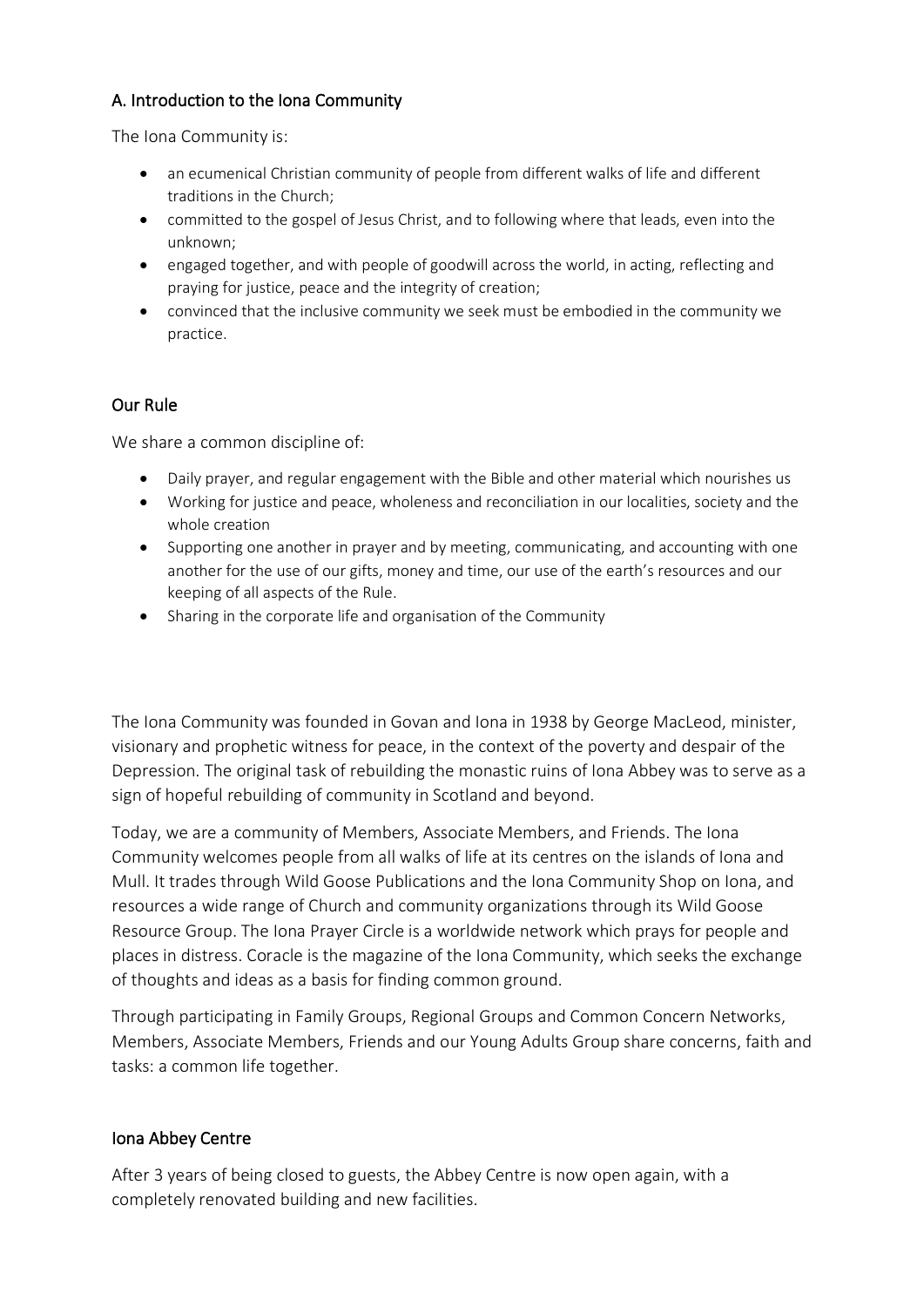In 2022, the Resident Community of staff and volunteers will be hosting a residential programme and experience of living in community. We will continue to comply with government guidelines on Covid. This may require a reduced capacity as well as the other mitigating measures currently in place, such as mask-wearing indoors.

We will also continue our ministry to the many visitors who come to Iona for the day, or who stay at other centres on the island.

The Resident Community will be leading daily worship in the Abbey Church and the Community's book and gift shop will be open.

The MacLeod Centre will remain closed to guests (whilst accommodating some volunteers), but the Community's outdoor centre at Camas, on the nearby Ross of Mull, will be open.

### More Information

For more information about The Iona Community in general, explore the website [www.iona.org.uk](http://www.iona.org.uk/) 

### B. The Iona Community's work on Iona

The Iona Community's Abbey Centre on Iona exists today both as a resource and a challenge, not only to ourselves and to all who visit, but also to the wider Church and indeed to people of all faiths and of none.

The agreed priorities of the Abbey Centre over the next 2 years are to:

- 1. Offer all who come to the Abbey Centre a clear experience of the concerns of the Iona Community as reflected in our Rule, our Working Principles and our Charter.
- 2. Develop a model of radical hospitality in the intentional common life of the Community, including those who come to live and work in the Abbey Centre, offering:
	- a. a warm welcome
	- b. deep encounter and challenge
	- c. an enriching rhythm of work and worship / prayer and action
- 3. Increasingly prioritise as guests in our centres, those living with social, physical, mental and economic disadvantage, alongside a wider diversity of guests and visitors, building sustainable relationships before, during and after their stay.
- 4. Facilitate a model of worship, prayer and reflection as part of everyday life, enabling members, guests and visitors to make more meaningful their Island Centre experiences and their lives.
- 5. Offer innovative programmes, which challenge participants to work for peace, social justice and the integrity of creation, and explore the development of an Iona Community Learning and Equipping Framework, along with the local Island and wider community.
- 6. Maximise the extraordinary dedication, skills and expertise of our staff and volunteers, through ensuring optimal staffing levels, clear roles and responsibilities, robust supervision and support, and opportunities for training and innovation.